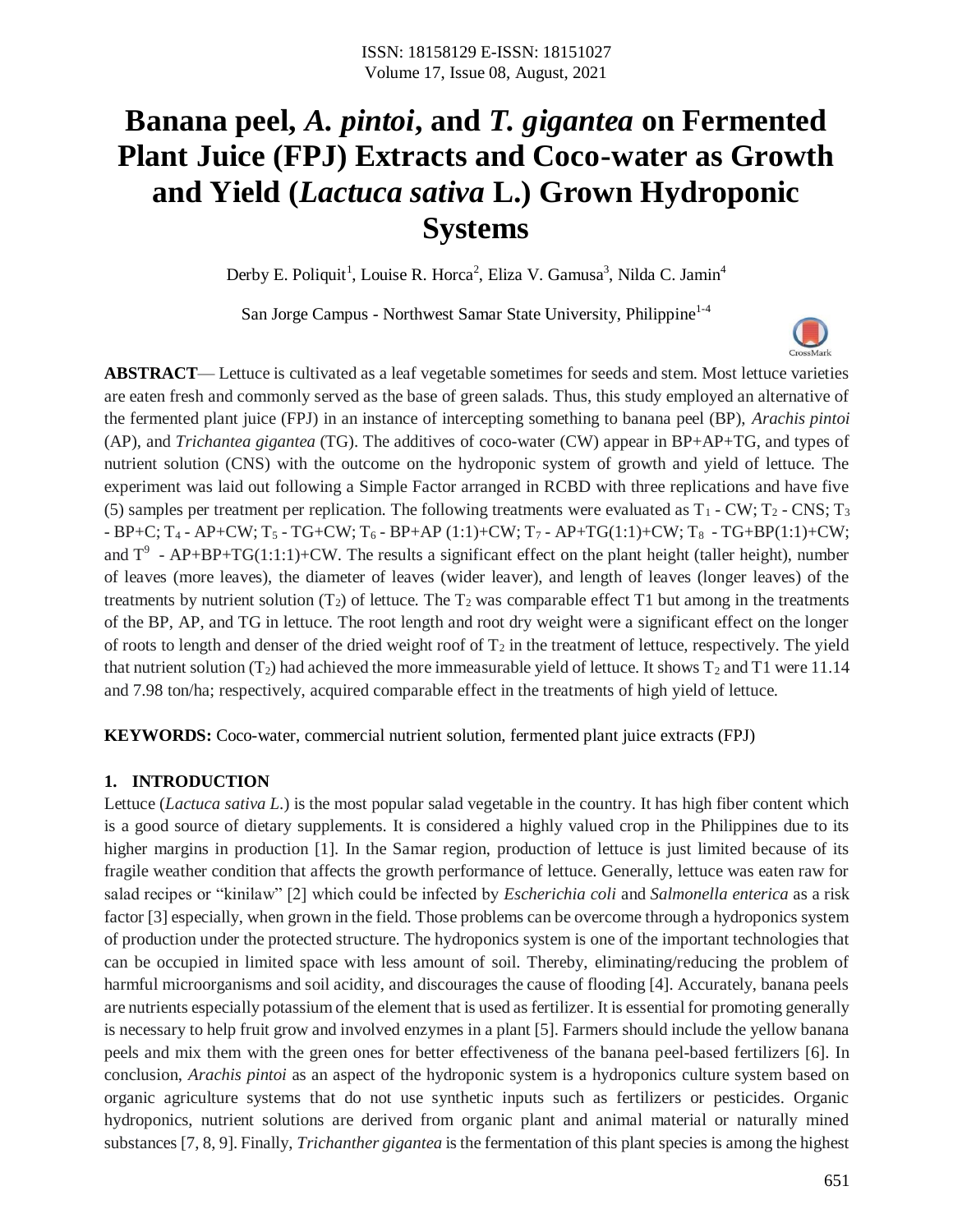when compared to other fodder tree and shrub species and been assessed by the gas production method. This is very rapid fermentation occurs, illustrated here by the rate of fermentation of the rapidly fermentable fraction [10].

Furthermore, a hydroponic system is popularly used to come up with an off-season production during the onset of wet seasons [11]. However, the nutrients solution used in the hydroponic system was formulated commercially which is very costly and at times creates environmental problems. An alternative, affordable, and safest way to provide nutrients solution in hydroponics is the utilization of organic nutrients solution from different sources of fermented plant juice extracts such as banana peel, *Arachis pintoi*, and *Trichantera gigantea* which have higher nitrogen and potassium content (12). Because fermented plant juice extracts are organically formulated nutrients coming from plant's sap and chlorophyll's which has rich in enzyme solution and microorganisms such as lactic acid bacteria and yeast that invigorates plants growth and development [12,13].

However, the influence of coco-water as an additive for nutrient solution in the hydroponic system was still under verification. To come up with a protocol on the effectiveness of coco-water on the growth and yield of lettuce under a hydroponics system. Hence, this study was ascertained.

## **2. Material and Methods**

## *2.1 Treatments and Experimental Design*

The experiment was laid out following a Simple Factor arranged in RCBD with three replications and having five (5) samples per treatment per replication. The following treatments were evaluated:

 $T_1$  - Coco-water (CW)  $T_2$  - Commercial nutrient solution (CNS) T3 - Banana peel (BP) + CW  $T_4$  - Arachis pintoi (AP) + CW  $T_5$  - Trichantea gigantea (TG) + CW  $T_6$  - BP + AP (1:1) + CW  $T_7$  - AP + TG (1:1) + CW  $T_8 - TG + BP(1:1) + CW$  $T_9$  - AP+BP+TG  $(1:1:1)$  + CW

# *2.2 Hydroponic Structure Installation*

The coco lumber and bamboo were used as frame materials with plastic transparent polyethylene 'UV' plastic film in the roofing.



**Figure 1.** The coco lumber and bamboo were used plastic transparent 'UV' film in the roofing.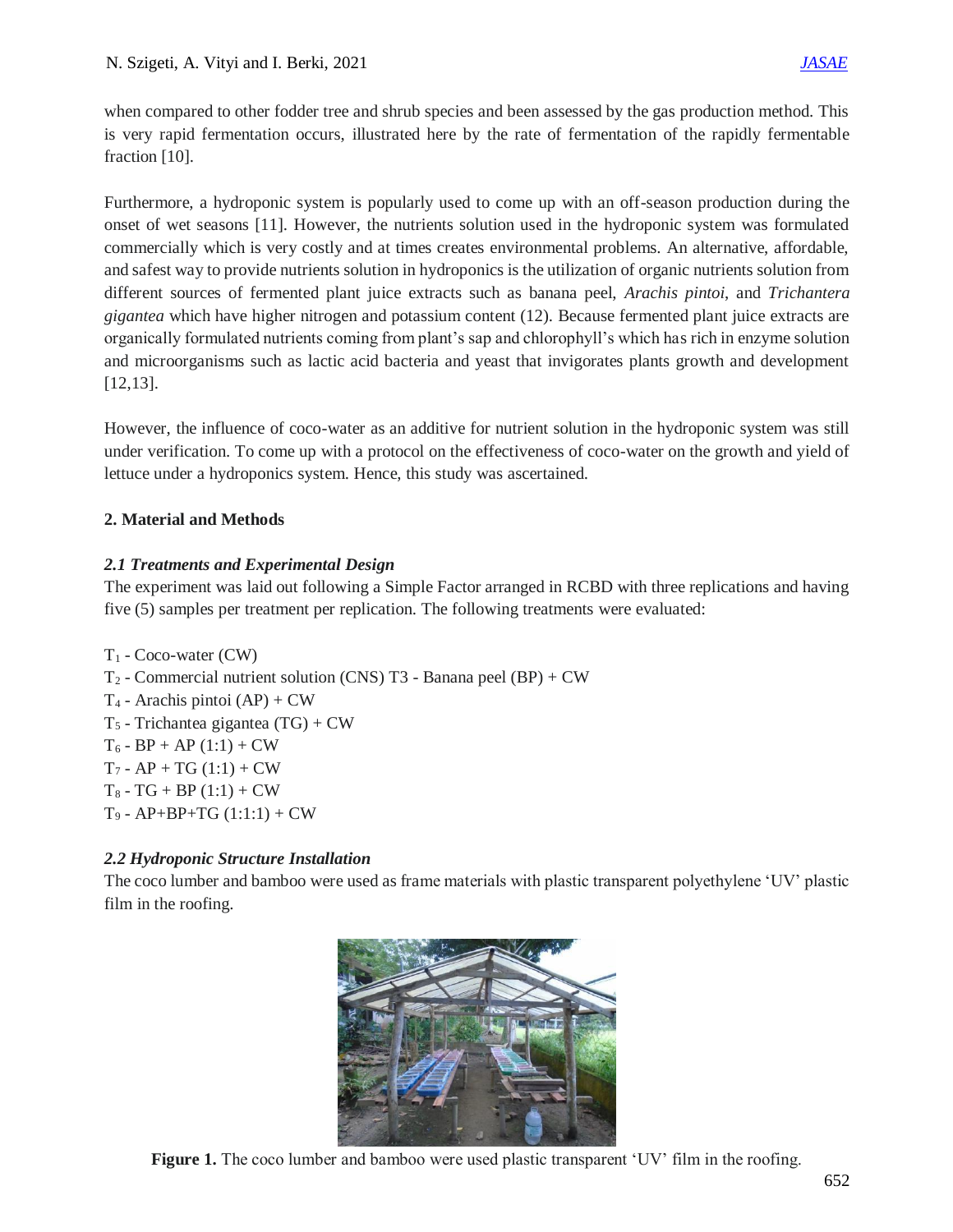#### *2.3 Container Preparation*

The tray has a dimension of 30 cm long x 22 cm wide with a depth of 8 cm was used as a container in growing lettuce. Polyethylene transparent plastic was placed as a mat to support the medium in place.

#### *2.4 Aggregate Preparation*

Alluvial soil and coconut husk were used as a potting medium. Alluvial soil was thoroughly washed with clean tap water. The coconut husk was submerged in water for 3-5 days and allowed to dry by exposing to sunlight for 3 days and thereafter, it was finely chopped. A mixture ratio of 3:1 (3 pails of clean alluvial soil and 1 pail of dried coconut husk: v/v) were prepared and placed half-filled into the container.

## *2.5 Seedling Production*

Seeds of lettuce were sown in seed boxes filled with a pasteurized mixture of garden soil, compost, and carbonized rice hull at a 1:1:1 ratio ( $v/v$ ). It was placed under a shaded area. The seedlings were pricked 7 days after sowing into the seedling tray. The seedling was hardened by gradual exposure to sunlight and regular water withdrawal for 7 days.

## *2.6 Planting Distance*

Planting distance of 10 cm per hill x 6 cm between rows was prepared before planting in which only healthy lettuce seedlings were considered as sample plants.

## *2.7 Preparation of Fermented Plant Juice (FPJ)*

*Arachis pintoi*, *Trichantera gigantea*, and Banana peel of 5 kg were chopped into tiny pieces and thereafter placed separately in a plastic pail. It was mixed separately in 5 kg of brown sugar and was poured by the same quantity of water following the 1:1:1 ratio ( $v/v$ ). Each sample of fermented plant juice was tightly covered with craft paper and then placed in a cool dry place. Thereafter, it was fermented for 1 month until a sweet/alcoholic odor appeared. The fermented *Arachis pintoi, Trichantera gigantea*, and Banana peel were strained by using an ordinary strainer (0.425-mm mesh). Each extracted plant juice was placed in a plastic container and directly stored in a cool and dry place before application.

## *2.8 Application of the different FPJ extracts solution*

Different FPJ extracts at 1-liter volume were diluted in 15 liters of water  $(v/v)$ . Inorganic nutrient solution  $(T_2)$  as formulated by [14] was used in the study. In treatment  $T_1$ , coco-water alone (CW) was applied. Meanwhile, T<sup>3</sup> (banana peel (BP) + CW), T<sup>4</sup> (*Arachis pintoi* (AP) + CW), and T<sup>5</sup> (*Trichantera gigantea* (TG)  $+$  CW) were applied at once following the rate of 50 ml for the 1<sup>st</sup> week, 100 ml for 2<sup>nd</sup> week, and 150 ml for  $3<sup>rd</sup>$  week. However, treatment combination of T<sub>6</sub> - (BP + AP + CW), T7 (AP + TG + CW), T<sub>8</sub> (TG + BP + CW) were applied with the 1:1 ratio (v/v) following the same rate of application per week. Furthermore,  $T_9$  $(BP + TG + AP + CW)$  was applied with the 1:1:1 ratio (v/v) which was also applied with the same weekly application rate as previously mentioned.

## *2.9 Care and Management*

Watering was done twice a day (early in the morning and late in the afternoon) at the minimum rate (50 ml) towards harvesting or as needed. Manual weeding was done as soon as the weeds appeared. Insects were controlled by handpicking.

## *2.10 Data Gathered*

## *2.10.1 Horticultural Characteristics*

a. Plant height. This was done by measuring the initial height one week after transplanting and final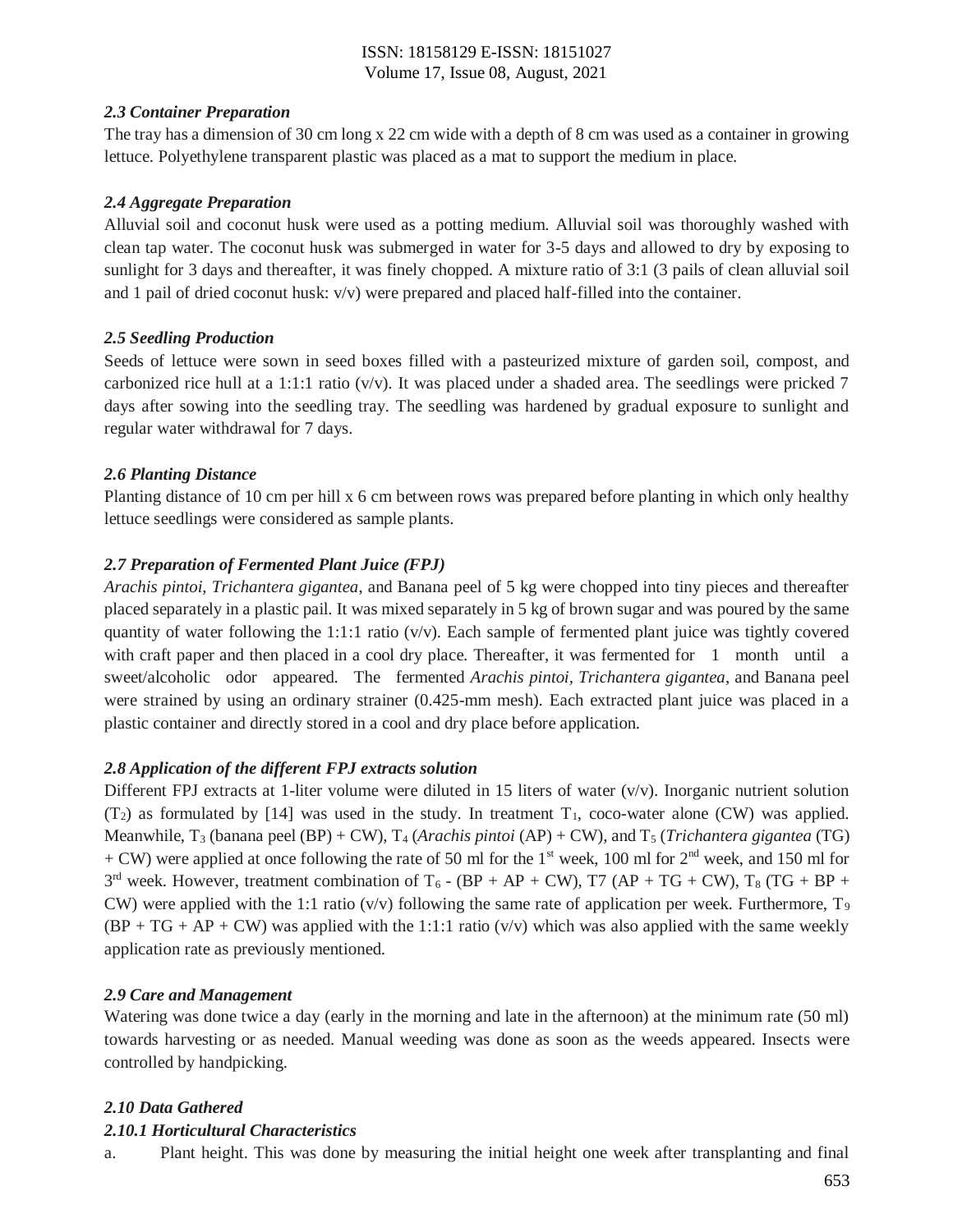height during harvest from the ground level up to the tip of the terminal end of the main stem using a ruler.

b. Number of leaves. This was done by counting the leaves produced by lettuce towards its growing period.

c. Length of leaves. This was obtained by getting the length from the tip of the leaf and at the base of the leaf.

d. Diameter of leaves. This was measured by getting the three broader leaves of lettuce.

## *2.10.2 Root Characteristics*

a. Length of roots (cm) - This was obtained by measuring the longest roots of the lettuce at harvest.

b. Root dried-weight (ml) - This was obtained through the displacement method in which water was poured to a graduated cylinder at 400 ml level as the initial reading. The roots of lettuce were then soaked. The excess water displaces by the lettuce was recorded and mark as the final reading. The difference between the final and initial reading was recorded as the root dried-weight.

# *2.10.3 Yields*

a. Yield per plant (ton/ha) - This was obtained by weighing all harvested leaves of lettuce divided by the number of harvested lettuce plants.

# *2.11 Data Analyses*

Data analysis was done using the Statistical Tool for Agricultural Research (STAR), Plant Breeding Genetics and Biotechnology Biometrics and Breeding Informatics, version 2.0.1 software (2014). Treatment means were compared using Least Significance Difference (LSD) at a 5% level of significance.

# **3. Results and Discussion**

# *3.1 Horticultural Characteristics*

# *3.1.1 Plant Height (cm)*

Table 1 showed a significant difference within treatments of the highest plant height of lettuce. The T2 (13.38 cm) was the longest plant height from among the coco-water, nutrient solution, banana peel, *Arachis pintoi;*  and *Trichantera gigantean* in the treatment. This shows that the early growth of lettuce showed similar results from among treatments. But towards the vegetative period and vigorous growth was achieved from the liquid nutrient solution. However, coco-water (T<sub>1</sub>) showed a consistent comparable effect to T<sub>1</sub> and T<sub>4</sub> were 11.05 and 9.68 cm of lettuce, respectively.

# *3.1.2 Number of Leaves*

The number of leaves of lettuce was important for the increase in yield of the plant as the weight of leafy vegetables like lettuce will depend on leaf proliferation. Table 2 showed that a significant difference in the number of leaves was the highest average number of leaves  $T_2(11.17)$  of lettuce. Coco- water (T<sub>1</sub>) comparable effect to the nutrient solution  $(T_2)$  in the treatment. It indicates that the coco- water  $(T_1)$  significantly improved the leaf proliferation when applied alone.

# *3.1.3 Diameter of Leaves (cm)*

The application a significant effect on the diameter of leaves of the nutrient solution  $(T_2)$  on 9.80 cm of lettuce. The nutrient solution  $(T_2)$  more leaves diameter from among the treatments in accept comparable in the  $T_1$  $(7.20)$ . The results revealed that  $(T_1)$  coco-water had influenced the leaf expansion of leaf to increase as it shows a non-comparable banana peel, *Arachis pintoi*, and *Trichantera gigantean* in the treatments.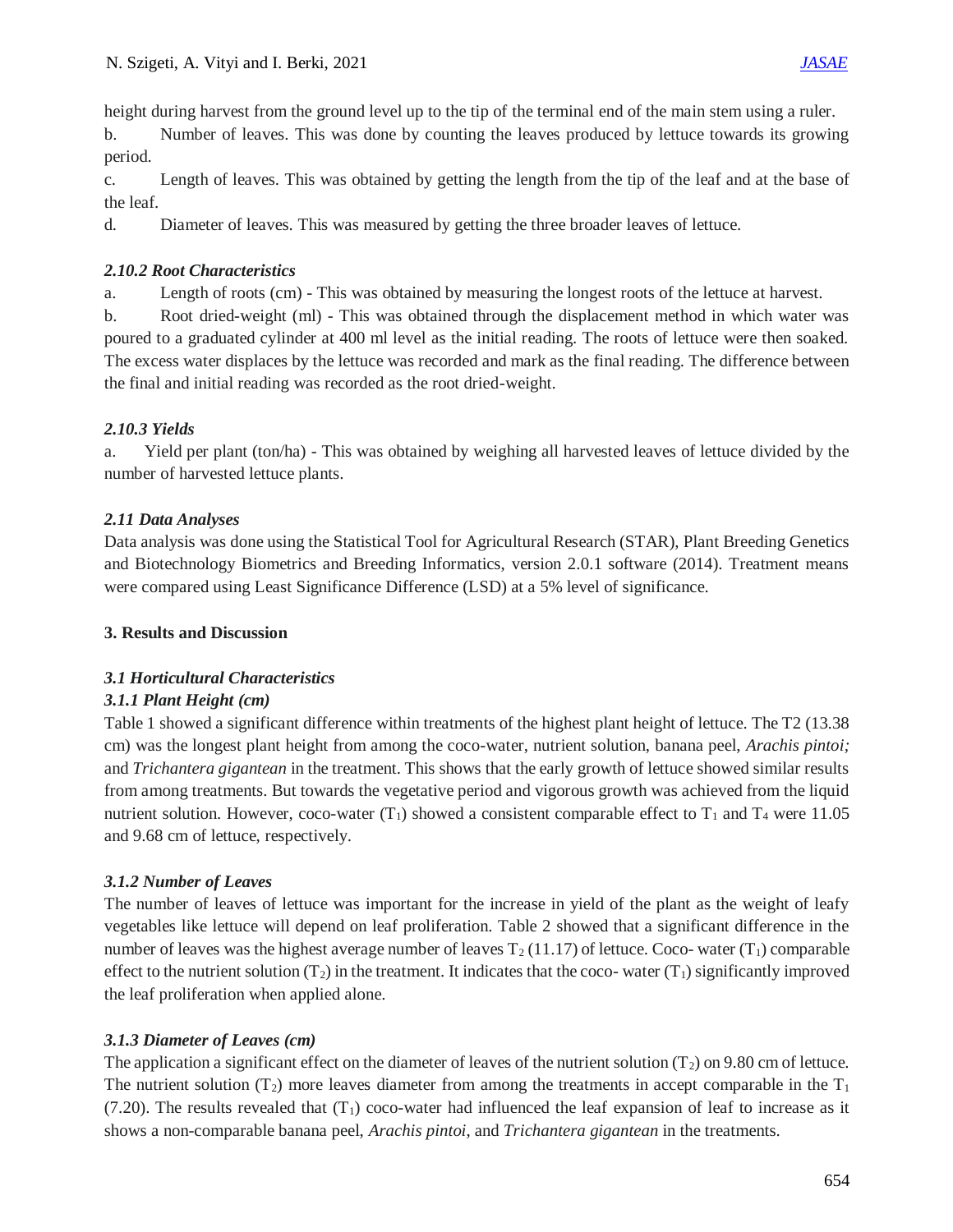#### *3.1.4 Length of Leaves (cm)*

The quality of leaf produce from leafy vegetables will be improved when it attained the longest leaf of lettuce. The length of leaves showed had a significant effect among the treatment combination of lettuce. The longest leaves the length of 11.05 cm  $(T_2)$  of the nutrient solution in the treatments. It showed a comparable effect to  $T_1$ ,  $T_3$ , and  $T_6$  in the treatment of lettuce.

|                                     | Plant Height          | No. of<br>Leaves     | Diameter of<br>Leaves | Length of<br>Leaves  |
|-------------------------------------|-----------------------|----------------------|-----------------------|----------------------|
| <b>Treatments</b>                   | (cm)                  |                      | (cm)                  | (cm)                 |
| $T_1$ - CW                          | $11.05$ <sup>ab</sup> | $8.00$ <sup>ab</sup> | $7.12^{ab}$           | $8.47$ ab            |
| $T_2$ - NS                          | 13.38 <sup>a</sup>    | 11.17 <sup>a</sup>   | 9.80 <sup>a</sup>     | 11.05 <sup>a</sup>   |
| $T_3 - BP + CW (1:1)$               | 9.15 <sup>b</sup>     | 6.67 <sup>b</sup>    | 5.25 <sup>b</sup>     | $7.08$ <sup>ab</sup> |
| $T_4$ - AP + CW (1:1)               | $9.68$ <sup>ab</sup>  | 6.50 <sup>b</sup>    | 4.85 $^{\rm b}$       | 7.03 <sup>b</sup>    |
| $T_5$ - TC + CW (1:1)               | 9.10 <sup>b</sup>     | 5.50 <sup>b</sup>    | 4.70 $^{\rm b}$       | 7.03 <sup>b</sup>    |
| $T_6$ - AP + BP + CW (1:1:1)        | 8.78 <sup>b</sup>     | 5.83 $^{\rm b}$      | 4.63 $^{\rm b}$       | $7.87$ <sup>ab</sup> |
| $T_7 - BP + TC + CW (1:1:1)$        | 8.77 <sup>b</sup>     | 5.00 <sup>b</sup>    | 4.23 $^{\rm b}$       | 5.82 <sup>b</sup>    |
| $T_8$ - AP + TC + CW (1:1:1)        | 8.93 <sup>b</sup>     | 6.50 <sup>b</sup>    | 4.63 $^{\rm b}$       | 5.52 <sup>b</sup>    |
| $T_9$ - AP + BP + TC + CW (1:1:1:1) | 8.38 <sup>b</sup>     | 5.00 <sup>b</sup>    | 4.10 <sup>b</sup>     | 5.62 <sup>b</sup>    |
| % CV                                | 14.73                 | 17.15                | 19.33                 | 17.83                |

**Table 1.** Plant height, no. of leaves, diameter of leaves, and length of leaves of lettuce at 25 days recorded after transplanting (cm).

Means with the same letter are not significantly different at 5% level using Tukey's Test. \*CW – Coco water; NS – Nutrient solution; BP – Banana peel; AP - *Arachis pintoi*; and TC - *Trichantera gigantean*

The plant height, number of leaves, the diameter of leaves, and length of leaves were  $(T_2)$  nutrient solutions of lettuce. The banana peel, *Arachis pintoi*; and *Trichantera gigantean* of the fermented plant juice were not very significant sources that useful in the benefactor vegetable in the treatments. Despite its wide production and utilization, the optimum production of lettuce has not been attained in the area. This article will explore the hydroponic lettuce nutrients which were essential for healthy plants and decide which plant to cultivate [15]. Variety of lettuce because it grows in small and loose heads that were easy to handle [16]. Traditionally, maintaining a healthy hydroponic system of the nutrient solution  $(T<sub>2</sub>)$  of lettuce though pH level (acid or acidic) [17], [18], and increase of acidity of fermented plant juice [19], the organic nutrient solution did not affect the growth performance relative inorganic nutrient solution [20]. In contrast, the hydroponics systems of unintentionally leave out one of the fertilizer salts or use the wrong fertilizer salt in the mixture [15], [21], calcium is one of the nutrients that will prevent hydroponics plants [16], and ppm (parts per million), TDS (total dissolved solids), EC (osmotic concentration), and CF (conductivity factor) of meter measurement of nutrients to the water of hydroponics system [22]. Whereas, the comparable effect of coco-water  $(T_1)$  was a high K (potassium) serving of water, rich in vitamins, minerals, and other nutrients [23]. The influence of K in coco-water was reported [24] in pechay in which exchangeable K in soil is greater than the commercial liquid fertilizer. Moreover, [25] found out that coco water has higher cytokinin's which regulates in maintaining greenness of leaves and encourages cell division of plants towards its growth and development.

#### *3.2 Root Characteristics*

## *3.2.1 Root Length and Root dried-weight*

Root length of lettuce has a significant influence on all treatments evaluated in Table 2. It signifies that nutrient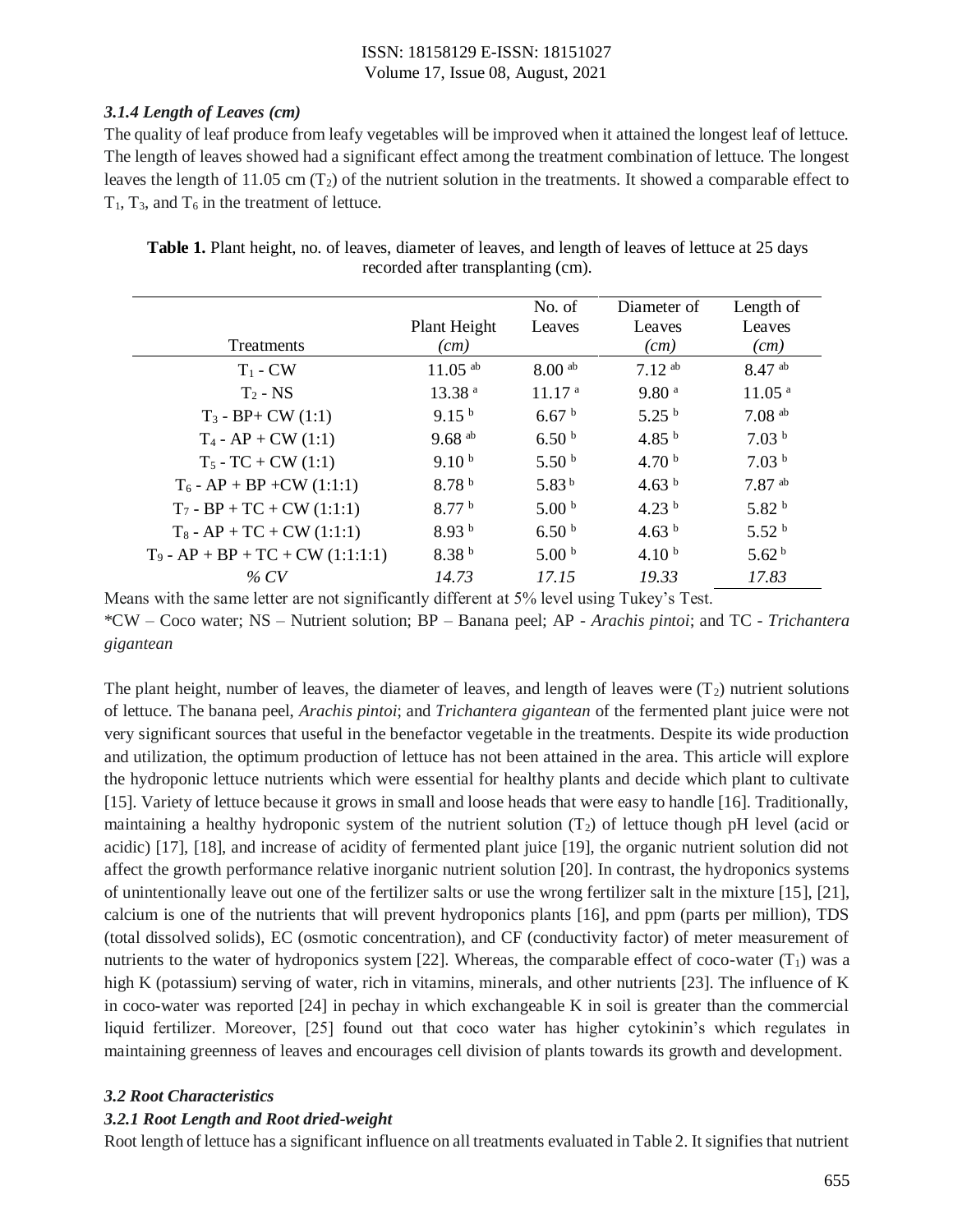solution  $(T_2)$  had influenced the root length and root dried-weight (DW) of lettuce were 14.70 cm and 4.67 g; hence, comparable effect root length and root DW of coco-water were obtained from among treatments, respectively. The results showed that longer of root length and denser of root DW or quantity of root produce of lettuce. Furthermore, the application of different fermented plant juice extracts (*Arachis pintoi*, *Tricahntera giantea*, and banana peel) did not significantly influence the rooting performance of lettuce as it has comparable value with that of coco-water alone  $(T_1)$ . This was confirmed by [26] that it numerously produces a healthy rooting system. The influence of CNS was revealed by [27] from tomato crop grown under hydroponics system in which it produces better rooting system as compared to different FPJ extracts (organic) formulations.

| <b>Treatments</b>                   | Root Length<br>(cm) | Root dried-weight<br>(ml) |
|-------------------------------------|---------------------|---------------------------|
| $T_1$ - CW                          | $12.07^{ab}$        | 3.00 <sup>ab</sup>        |
| $T_2$ - NS                          | $14.70^{\circ}$     | 4.67 <sup>a</sup>         |
| $T_3 - BP + CW (1:1)$               | 9.92 <sup>b</sup>   | 2.67 <sup>b</sup>         |
| $T_4$ - AP + CW (1:1)               | 9.95 <sup>b</sup>   | 2.67 <sup>b</sup>         |
| $T_5 - TC + CW (1:1)$               | 8.47 <sup>b</sup>   | $2.33^{b}$                |
| $T_6$ - AP + BP + CW (1:1:1)        | 7.93 <sup>b</sup>   | 2.00 <sup>b</sup>         |
| $T_7 - BP + TC + CW (1:1:1)$        | $7.65^{\rm b}$      | 2.17 <sup>b</sup>         |
| $T_8$ - AP + TC + CW (1:1:1)        | $7.28^{b}$          | $1.33^{b}$                |
| $T_9$ - AP + BP + TC + CW (1:1:1:1) | 6.42 <sup>bc</sup>  | 1.33 <sup>b</sup>         |
| % CV                                | 33.88               | 38.08                     |

**Table 2.** Root length and root dried-weight at 25 days after transplanting (cm, ml).

% CV 33.88 38.08

Means with the same letter are not significantly different at 5% level using Tukey's Test.

#### *3.3 Yield*

The results of the actual yield and computed yield per g/plant and tons/ha of lettuce grown under the hydroponic system in Table 3. It shows that nutrient solution  $(T_2)$  had achieved the highest yield as compared to the banana peel, *Arachis pintoi*, and *Trichantera gigantean* in the treatment. The nutrient solution (T2) was 11.14 ton/ha of the more immeasurable yield lettuce in the treatment. However, acquired comparable affect coco-water  $(T_1)$  of 7.98 ton/ha to the lettuce yield. Furthermore, the higher yield of lettuce obtained by CNS  $(T<sub>2</sub>)$  under hydroponics system from this study was within the range of 4.4 to 7.8 ton/ha equivalent to the actual 2.2 to 3.9 kg/m as reported by [28]. Oppositely of acquiring, banana peel + coco-water ( $T_3$ ) and Arachis pintoi + coco-water  $(T_4)$  were 4.62 and 4.57 ton/ha; respectively, to within the extent proceeding in the treatments [28]. However, the average yield of lettuce was very low compared to other treatments due to  $T_3$ and  $T_4$  thought within the practical application.

**Table 3.** Yield of lettuce at of 25 days after transplanting.

| <b>Treatments</b>      | Actual Yield      | Computed Yield     |
|------------------------|-------------------|--------------------|
|                        | g/plant           | ton/ha             |
| $T_1$ - CW             | 5.99ab            | 7.98 <sup>ab</sup> |
| $T_2$ - NS             | 8.36 <sup>a</sup> | $11.14^a$          |
| $T_3$ - BP+ CW $(1:1)$ | 3.47 <sup>b</sup> | 4.62 <sup>b</sup>  |
| $T_4$ - AP + CW (1:1)  | $3.43^{b}$        | 4.57 <sup>b</sup>  |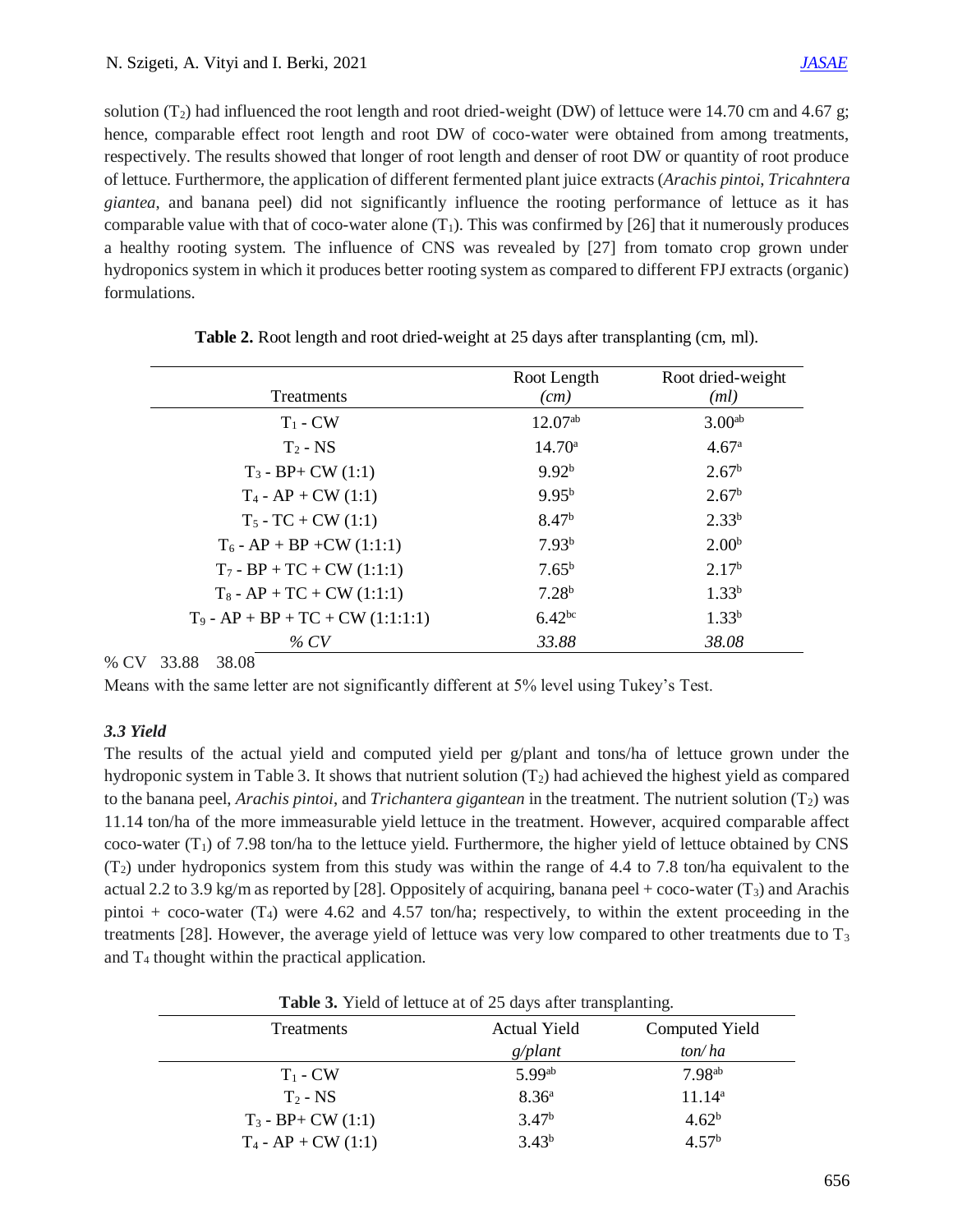| $T_5$ - TC + CW (1:1)               | $2.53^{bc}$       | 3.37 <sup>bc</sup> |
|-------------------------------------|-------------------|--------------------|
| $T_6$ - AP + BP + CW (1:1:1)        | 2.45 $bc$         | $3.26^{bc}$        |
| $T_7 - BP + TC + CW (1:1:1)$        | $2.00^{bc}$       | $2.66^{bc}$        |
| $T_8$ - AP + TC + CW (1:1:1)        | 2.97 <sup>b</sup> | $3.96^b$           |
| $T_9$ - AP + BP + TC + CW (1:1:1:1) | 1.64 $\rm{c}$     | 2.18 <sup>c</sup>  |
| % $CV = 34.57$                      |                   |                    |

Means with the same letter are not significantly different at 5% level using Tukey's Test. \*2,000,000 kg of soil and 1.5 kg per lettuce



**Figure 2.** The coco-water, nutrient solution, Banana peel, A. pintoi; and T. gigantean in the treatments on lettuce.

## **4. Conclusions**

The significant effect on the plant height, number of leaves, the diameter of leaves, and length of leaves of the treatments by nutrient solution  $(T_2)$  of lettuce. The root length and root dry weight was a significant effect on the longer of root length and denser of root dried weight of  $T_2$  in the treatment of lettuce. The yield that nutrient solution  $(T_2)$  had achieved the more immeasurable yield of lettuce. However, the average yield of lettuce was very low compared to other treatments due to  $T_3$  and  $T_4$  thought within the practical application.

## **5. Recommendations**

a. The meter measurement of nutrients like ppm (parts per million), TDS (total dissolved solids), EC (osmotic concentration), and CF (conductivity factor) will help ensure that you know hand to make adjustments for success to the water with FPJ extract on the banana peel, *Arachis pintoi*, and *Trichantera gigantean* in treatment of hydroponics system of lettuce.

b. The hydroponics systems unintentionally leave out of the fertilizer salts or use the wrong fertilizer salt in the mixture FPJ extract in the treatments.

c. Calcium is one of the nutrients that will prevent hydroponics produce good FPJ extract plants.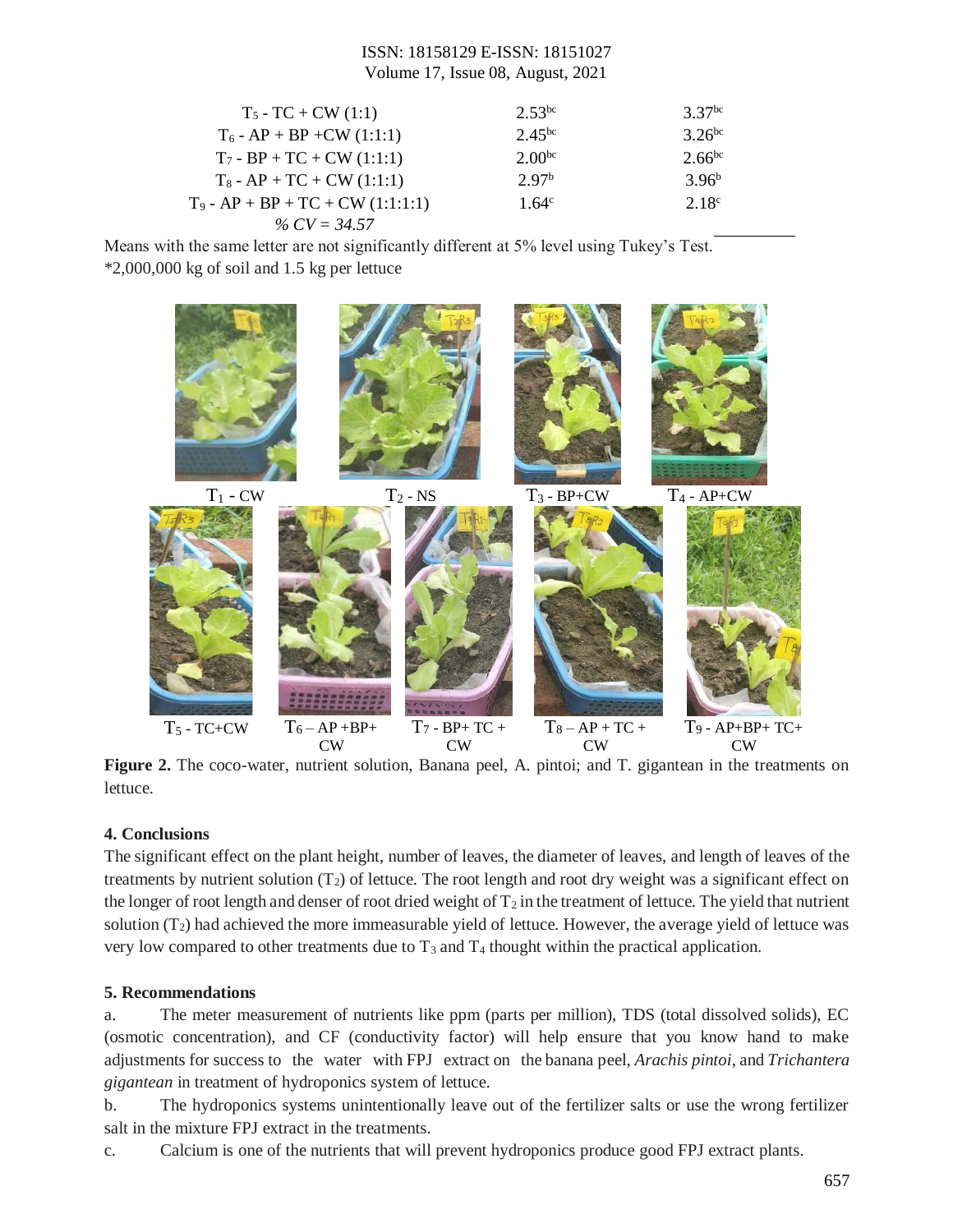d. The influence of potassium (K) in coco-water was in pechay, and also left on lettuce of keeps in FPJ extract hydroponics production system.

## **6. References**

[1] Felix, R. 2004. Agriculture: A salad sensation. Philstar Global. Accessed from https://www.philstar.com/business/agriculture/2004/1 1/07/266721/salad-sensation. Retrieved on January 13, 2021.

[2] Davidson, A. 2014. The Oxford Companion to Food. OUP Oxford. ISBN 9780191040726. pp. 445– 446. Accessed from https://en.wikipedia.org/wiki/Kinilaw#cite\_note-2. Retrieved on January 13, 2021.

[3] Brandl, M. T. & R. Armundson. 2008. Leaf age as a risk factor in contamination of lettuce with Escherichia coli and Salmonella enterica. American Society for Microbiolgy. Vol. 74, no. 8-2298-2306. Accessed from http://aem.asm.org/ content/74/8/2298.full. Retrieved on January 16, 2021.

[4] Stanghellini, M. E. 1994. Hydroponics: a solution for zoosporic pathogens, S.L. Rasmussen. Plant Disease 78:1129-1138

[5] DYI Fertilizer. 2012. How to use banana peels, the micro gardener. Google Scholar.

[6] Nabukeera, KC. 2019. Impact of Banana peel-based fertilizers on Maize performance. Academic submissions (CoNAS). http://hdl.handle.net/20.500.12281/6848.

[7] Atkin K, MA Nichols. 2004. "Organic Hydroponics". Acta Horticulturae (648): 121– 127. doi:10.17660/actahortic.2004.648.14. ISSN 0567-7572.

[8] Chinta, YD, Y, Eguchi, A. Widiastuti, M. Shinohara, T, Sato. 2015. "Organic hydroponics induces systemic resistance against the air-borne pathogen, Botrytis cinerea (gray mould)". Journal of Plant Interactions. 10 (1): 243–251. doi:10.1080/17429145.2015.1068959

[9] Williams, KA, JS. Nelson. 2016. "Challenges of using organic fertilizers in hydroponic production systems". Acta Horticulturae (1112): 365–370. doi:10.17660/actahortic.2016.1112.49

[10] Rosales, M. 1996. Trichanthera gigantea (Humboldt & Bonpland.) Nees: A Review. CIPAV-COLCIENCIAS, Colombia. http://www.fao>agap>frg>conf96.htm>rosales2

[11] Gonzaga, Z.C., H.B. Dimabuyu, D.C. Lusanta, and J.C. Rom. 2016. Re-circulating aggregate hydroponic system: a strategy for off-season tomato (Lycopersicon esculentum Mill) production in Leyte, Philippines. Acta Hortic. 1128, 333-338. Accessed from: https://doi.org/10.17660/ Acta Hortic.2016.1128.51. Retrieved on February 4, 2021.

[12] Poliquit, DE, JR. Sabijon, LP. Perocho, LEB. Mante. 2019. Additive Effects of Coco-water on Fermented Plant Juice (FPJ) Extracts Influencing the Growth and Yield of Lettuce (Lactuca sativa L.) Grown under Hydroponics System. Asia Pacific Journal of Multidisciplinary Research, Vol. 7, No. 2. https://www.researchgate.net>publication

[13] Cho's Global Natural Farming. 2015. Sarra India. http://www.cgnfindia>fpj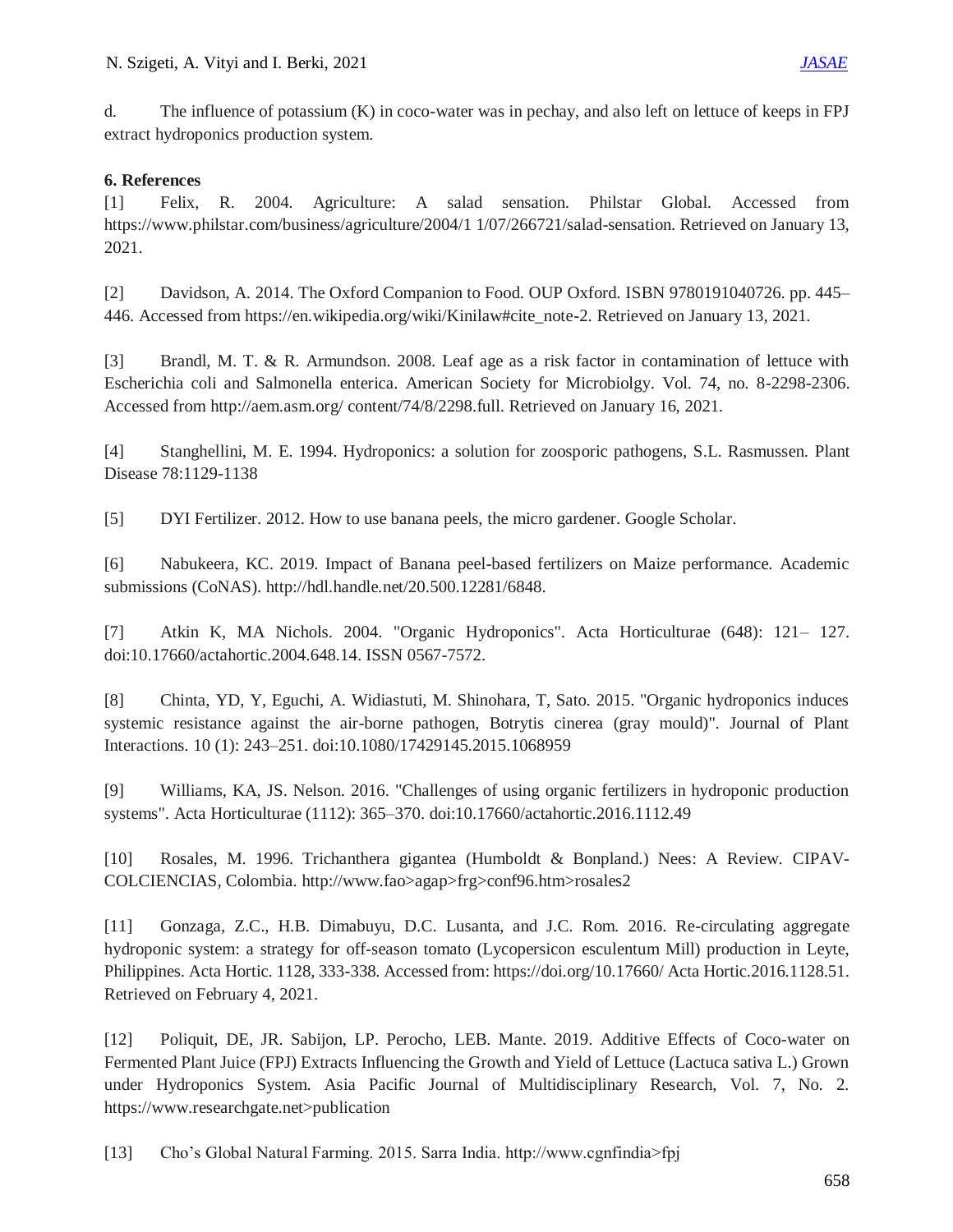[14] Salas, F.M. & R.A. Salas. (2014). Liquid Nutrient Formulations for Lettuce (Lactuca sativa L.) Production under Aggregate Hydroponic System. In Proceedings: Second Asian Food Safety and Security Association (AFSA) Conference of Food Security and Food Safety held at Dong Nai University of Technology, Boa City, DongNai Province, Vietnam.

[15] Uponics. 2021. Hydroponic Lettuce Nutrients. Amazon Services LLC Associates Program. https://uponics.com>hydropics-lettuce-nutrient

[16] Sanchez, E, R. Berghage, F. Thomas, and F. di Gioia. 2020. Hydroponics Systems and Principles of Plant Nutrition: Essential Nutrients, Function, Deficiency, and Excess. Penn. State Extension. Agri. Admin. Building, Univ. Park, PA 16802.

[17] Jenco. 2019. pH in Hydroponics: How to Maintain the pH Levels of Hydroponic Systems. 7968 Arjons Drive, Suite C, San Diego. California. blog.jencoi.com/ph-in-hydroponics-how-to-maintain-the- phlevels-of-hydropononic-systems.

[18] Delaide, B, S. Goddek, J. Gott, H. Soyeurt, and M. Haissam. 2016. Lettuce growth performance in complemented aquaponic solution outperforms hydroponics. MDPI water, Basel, Switzerland. http:creativecommonns.org/licenses/by/4.0/.

[19] Taiz, L. and E. Zieger. 1998. Plant Physiology. Sinauer Associates, Inc. New York.315 pp. 275-283.

[20] Malinao, R. 2015. Growth and yield of cabbage (Brassica oleracea var. capitata) as influenced by bioferment nutrient solution under hydroponics system. Unpublished Thesis. Undergrad.Thesis, Visayas State University, Visca, Baybay City, Leyte.

[21] Morgan, L. 2019. Article 4-1 Nutrients too much or too little nutrients – under and over use. Simple hydroponics. https://www.simplyhydro.com>nutrients

[22] Brechner, M. and A.J Both. 2021. Hydroponic Lettuce Handbook. Cornell Environment Agriculture. https://www.researchgate.net>netpost>download

[23] Zafar, J. (2014). Coconut: Water Health Benefits. Home remedies web. Accessed from: http/www.homeremedieswebcom/coconutwaterh ealth-benefits.php. Retrieved on February 17, 2021.

[24] Roldan, R. M. 1995. Liquid fertilizer formulated from coconut water: its effect on the growth and yield of pechay and on soil properties. AGRIS: International Information System for the Agricultural Science and Technology, FAO. Accessed from http://agris.fao.org/agris.

[25] Founder, J. 2012. Coconut Water: far more than just a refreshing beverage. Accessed from: http://www.greenmedinfo.com/blog/coconut-waterfar-more-just-refreshing-beverage. Retrieved on February 17, 2021.

[25] Wood, A.J. & J. Roper. (2000). "A Simple and Nondestructive Technique for Measuring Plant Growth and Development". American Biology Teacher, v62 n3 p215-17.

[27] Rosalada, R. 2012. Responses of tomato (Lycopersicon esculentum Mill.) to combined Arachis pintoi